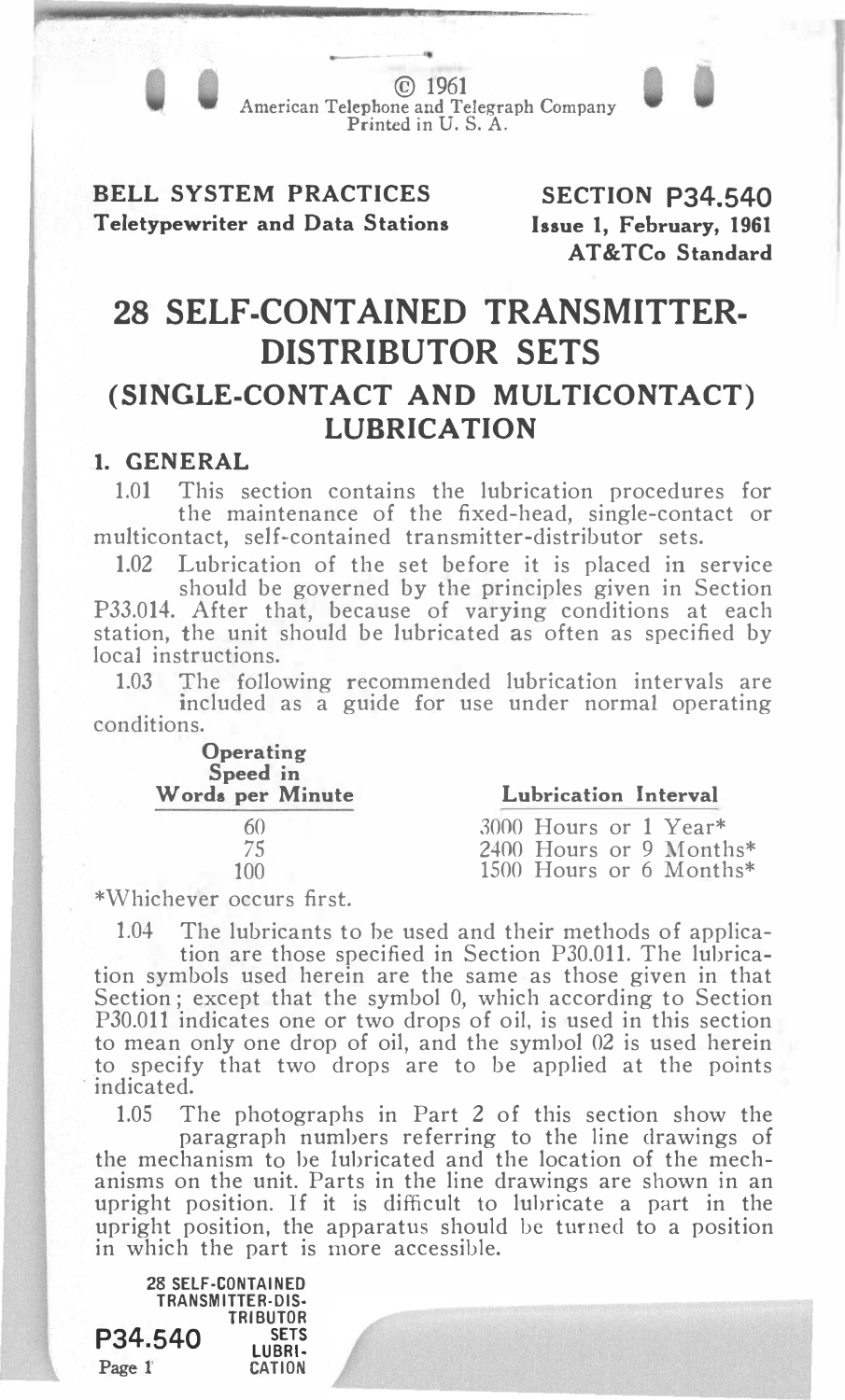## 2. PARTS TO BE LUBRICATED

2.01 Gear Train (Single-contact Self-contained Transmitter-Distributor Set)



Page 2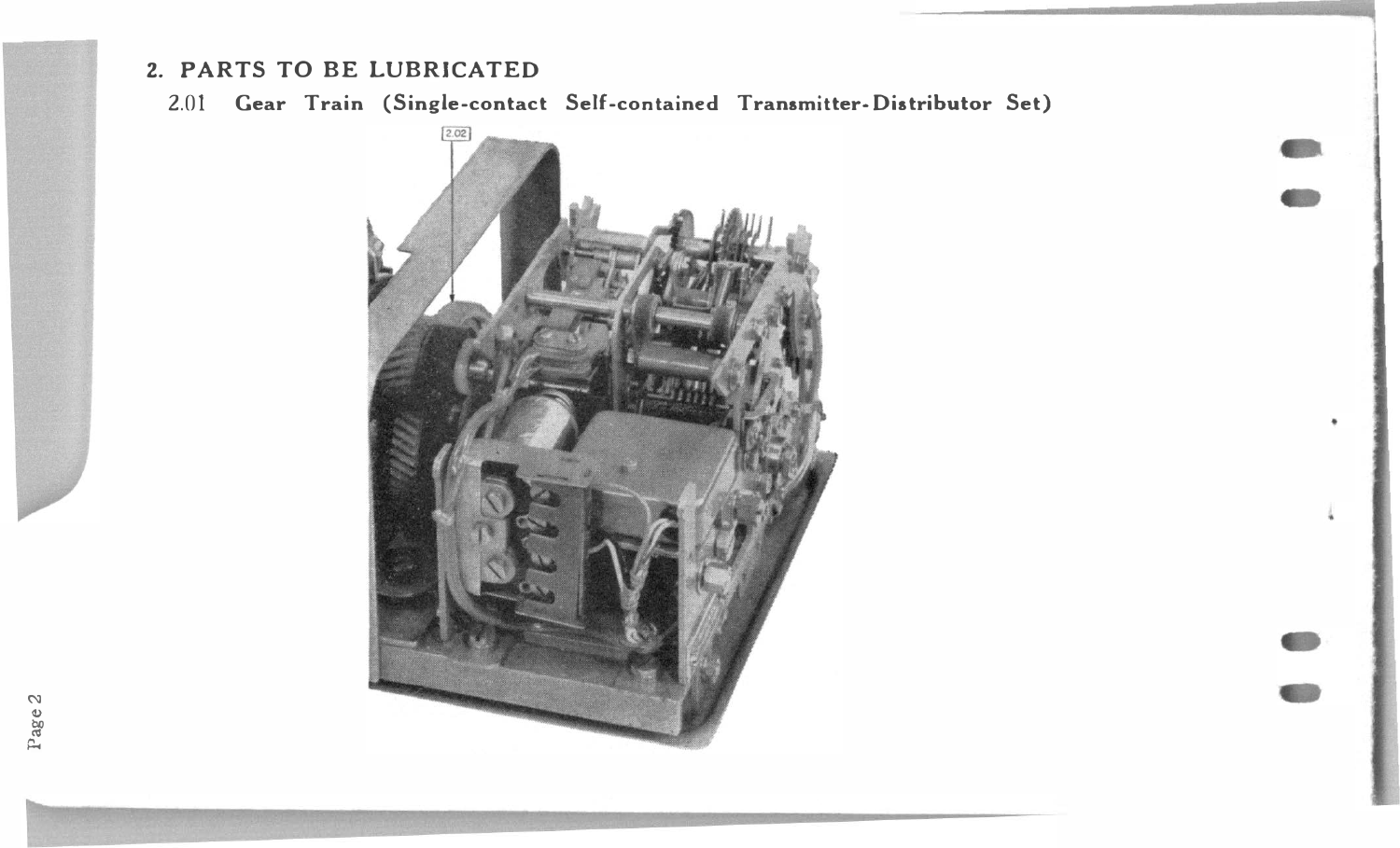

202 Gear Train

 $\Omega$ 

TEETH

Page 3

P34.540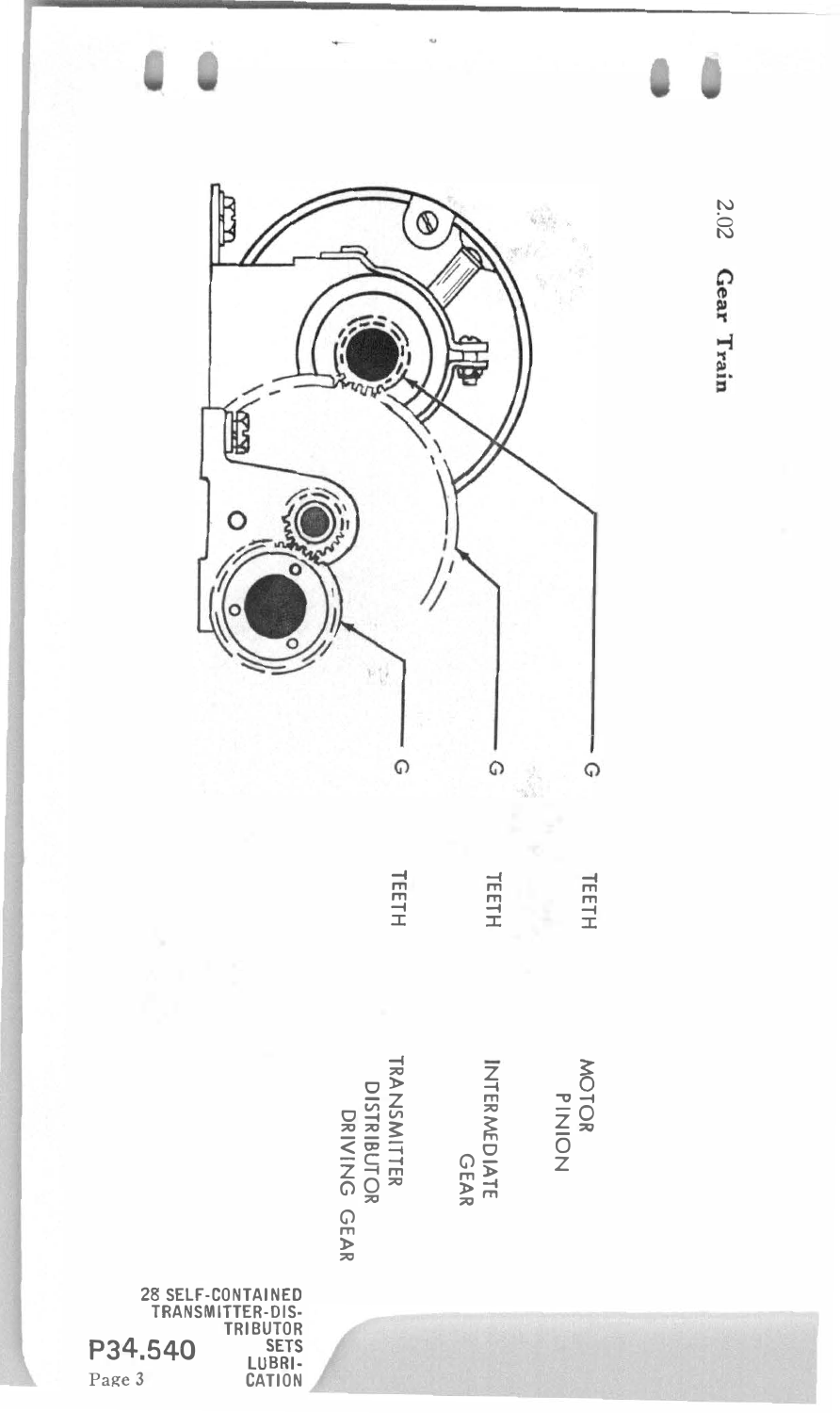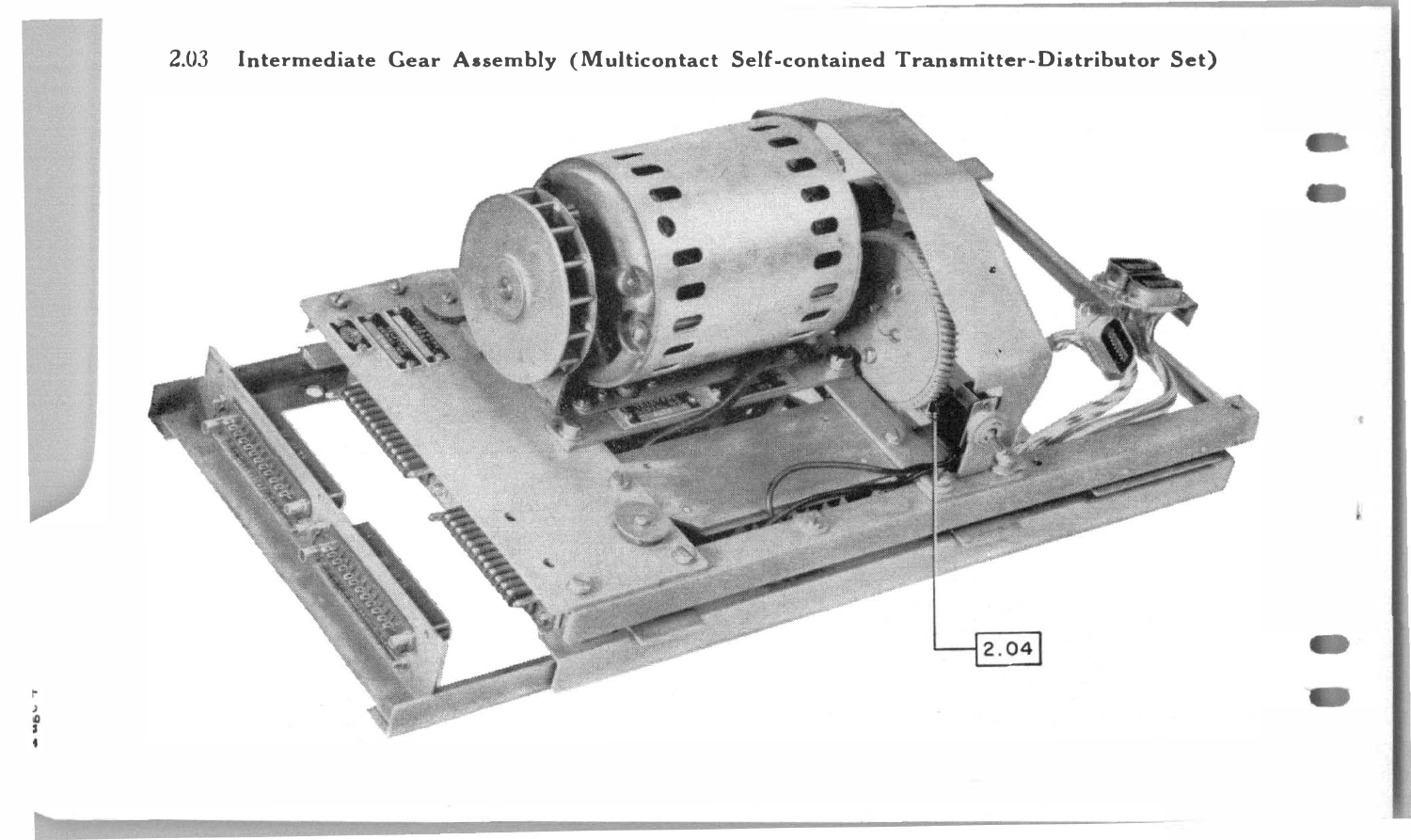

28 SELF-CONTAINED<br>TRANSMITTER-DIS-TRIBUTOR<br>TRIBUTOR<br>LUBRI-<br>CATION P34.540 Done 5

2.04 Intermediate Gear Assembly